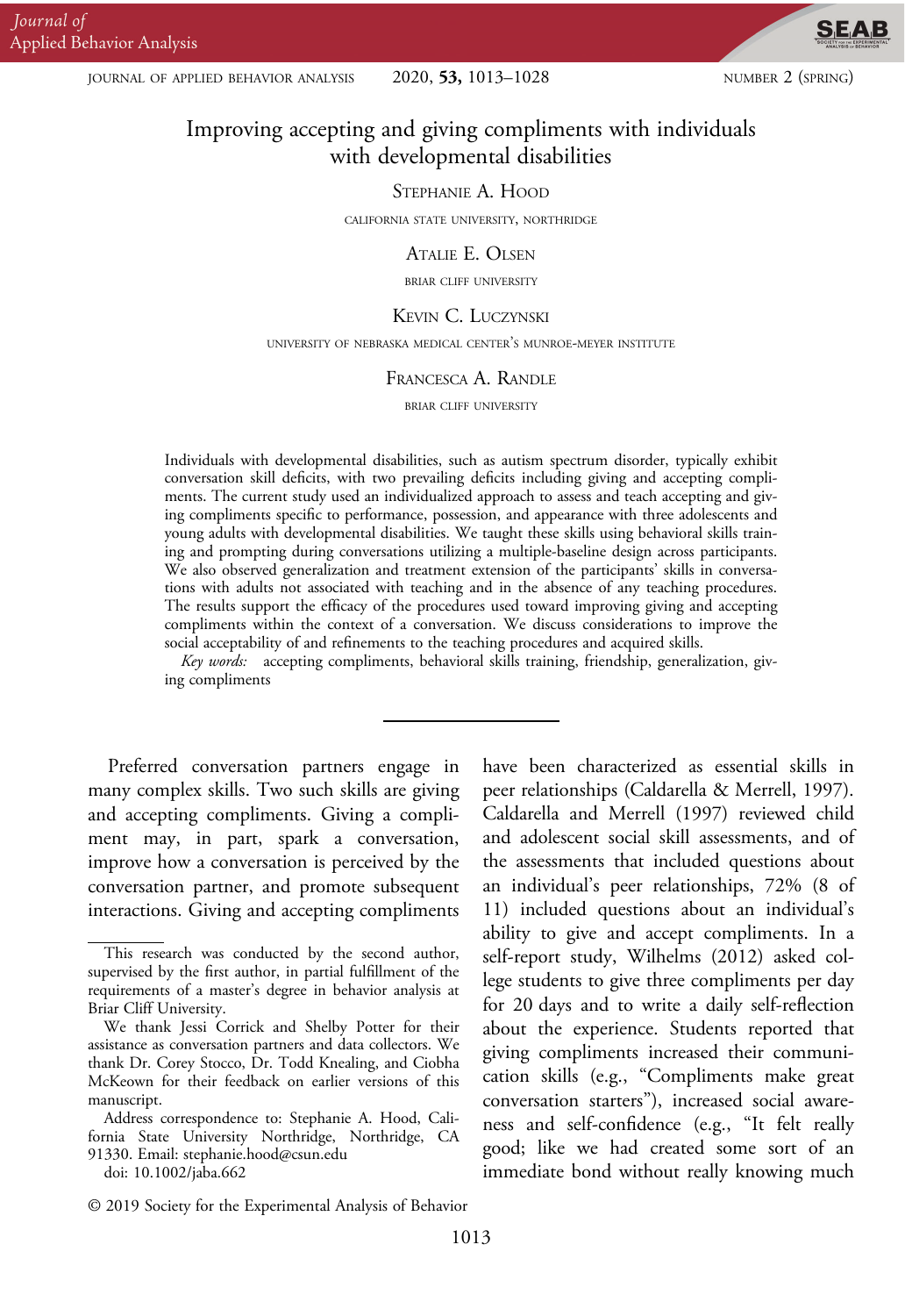about each other"), and had a positive impact on relationships (Wilhelms, 2012). Thus, learning how to give and accept compliments could lead to socially significant improvements in interactions with others.

In a three-study qualitative article, Knapp, Hopper, and Bell (1984) asked adults to report compliments they had given, and they classified the compliments into five categories: performance, appearance (i.e., attire, physical attributes), personality, possessions, and helping others. Of the 879 compliments reported (from Studies 2 and 3), most were based on appearance  $(M = 44.5\%)$  or performance  $(M = 49\%).$ Knapp et al. also asked adults how they accepted compliments, and the majority reported accepting compliments with a pleasantry (i.e., "Thank you," smile, or both;  $M = 56\%$ ) or with a pleasantry plus an amendment (e.g., "Thank you, I have had this dress for years;"  $M = 30\%$ ). On occasion, adults also reported giving a reciprocal compliment to the conversation partner (i.e., performance  $M = 8\%$ , attire  $M = 22\%$ , and possession  $M = 2\%)$ . Taken together, these data indicate the types of compliments typically given and how compliments are typically accepted.

Social communication deficits may decrease the quality and frequency of social interactions. However, a range of social communication deficits are responsive to intervention (Williams, White, Koenig, & Scahill, 2007). In the case of giving compliments, researchers have taught children with Autism Spectrum Disorder (ASD) to compliment another person's appearance and possessions, provide reciprocal compliments on appearance, and accept compliments. Apple, Billingsley, and Schwartz (2005) taught children to compliment a peer's toy possessions (e.g., "I like your airplane"). Leaf et al. (2012) taught each child to give a different type of compliment, that included (a) complimenting a peer's or adult's artwork performance (e.g., "I like how you painted the house green"), (b) complimenting an adult's game play (e.g., "Nice job, you were good at the game"), or (c) giving a reciprocal compliment based on appearance after receiving the same compliment from an adult (e.g., "I like your shirt too. It is a nice color"). Bergstrom, Najdowski, Alvarado, and Tarbox (2016) taught children to give a compliment when an adult asked the child's opinion of an aspect of his or her appearance (e.g., "Check out my awesome hat! What do you think?"), despite the children disliking it. With respect to accepting compliments, Hood, Luczynski, and Mitteer (2017) taught adolescents and a child to say "thank you" and smile following compliments on appearance and performance from an adult.

At least three important aspects of the efficacy studies need to be addressed to produce meaningful outcomes for participants. First, researchers have taught individuals to give only one type of compliment (i.e., appearance). This contrasts with Knapp et al.'s (1984) findings that individuals typically give at least two types of compliments. Therefore, teaching more than one compliment type may enhance the potential benefits of extending compliments to someone. Second, the cues taught to occasion giving a compliment have only been based on directly observing a peer's or adult's performance (e.g., playing with a toy), product of their performance (e.g., artwork) or appearance (e.g., wearing a new hat), or a comment on their appearance (e.g., "Do you like my new hat?"). This is a limitation because verbal reports about performance and possessions alone should serve as opportunities to give compliments. Argued differently, the number of potential opportunities to give a compliment notably increases when compliments are not restricted to witnessing a performance and noticing a possession of a conversation partner. Third, in addition to giving several compliment types, Knapp et al.'s findings indicated that individuals gave reciprocal compliments and accepted compliments. Taken together, researchers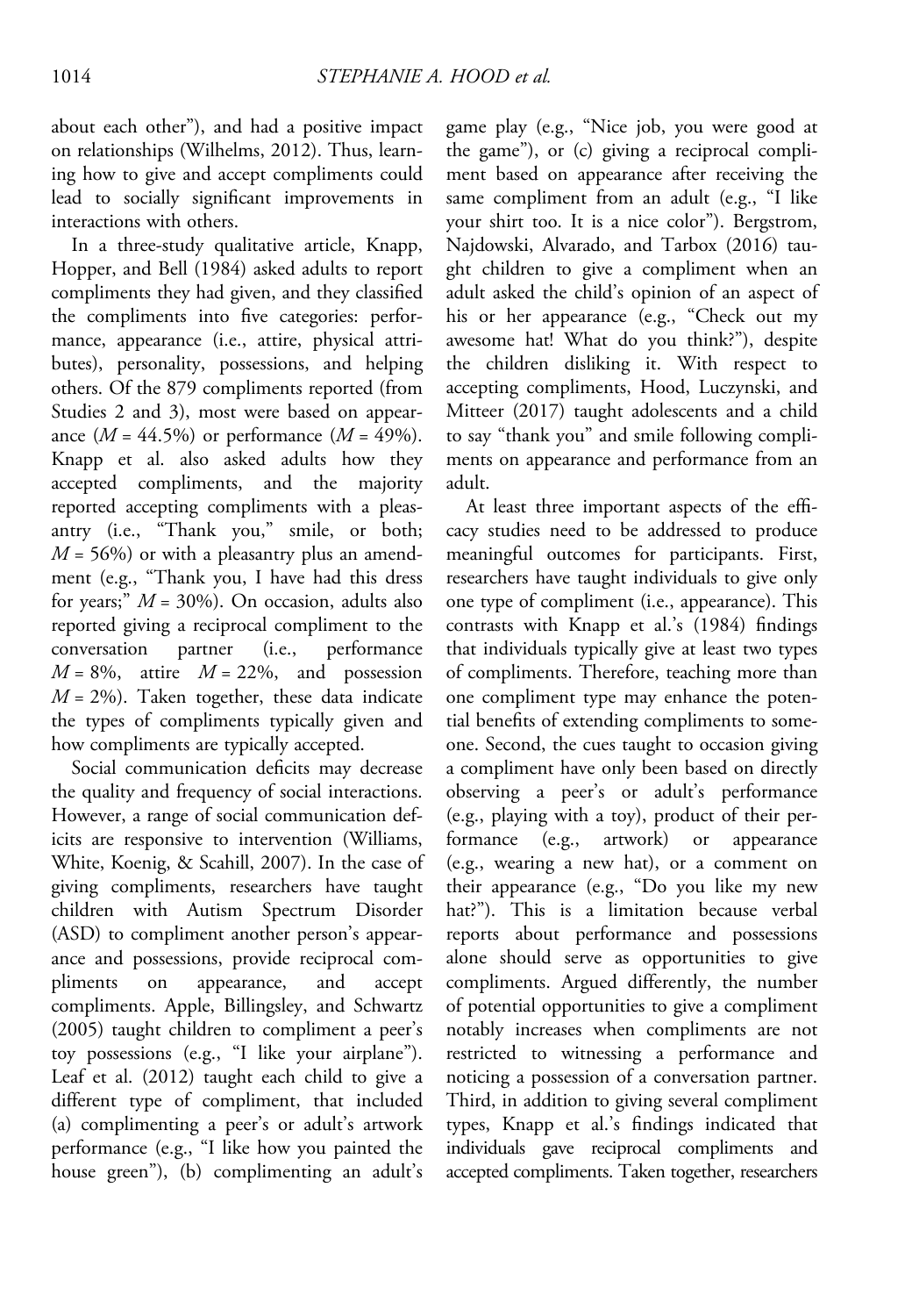should evaluate procedures to teach individuals to (a) give a variety of compliments and, in doing so, establish verbal reports as cues (discriminative stimuli) for giving compliments and (b) accept compliments.

We sought to replicate Hood et al.'s (2017) procedures to teach adolescents and adults to accept compliments and extend their procedures by teaching participants to give multiple types of compliments during a conversation. Teaching in the context of a conversation is likely beneficial because individuals will learn to give and accept compliments in the presence of situational cues that approximate an applied endpoint, especially with adolescents and adults. In detail, we taught individuals to give a compliment on appearance, performance, and a possession, which have been found to be the most prevalent categories of compliments (Knapp et al., 1984; see manual by Taubman, Leaf, McEachin, & Driscoll, 2011). The experimenters taught individuals to give a reciprocal compliment based on a change in the conversation partner's appearance and assessed stimulus generalization and treatment extension of the skills to novel adults and maintenance of the skills with the trainer. Last, the experimenters obtained parent and participant social acceptability measures on improvements of the compliment skills.

### METHOD

### Participants, Setting, and Materials

Ben was an 18-year-old man with a diagnosis of ASD (per medical record), who was referred to services for the treatment of conversation deficits by a local clinic that provides early intensive behavioral intervention services. Ben's T-score was 68 on the Social Responsiveness Scale  $2<sup>nd</sup>$  edition (SRS-2; Constantino et al. 2003) based on his caregiver's responses, which identifies the presence and severity of social impairments associated with ASD. A score in this range is associated with moderate

deficiencies in social behavior that may lead to difficulties in everyday interactions. Ben attended all general education classes and planned to attend college in the fall.

Ann was a 14-year-old young woman referred to services for the treatment of conversation deficits by a local clinic that provides early intensive behavioral intervention services. She had diagnoses of generalized anxiety disorder, unspecified neurodevelopmental disorder, unspecified attention-deficit/hyperactivity disorder, borderline intellectual functioning, and academic or educational problems (per medical and school records). Ann's T-score was above 90 on the SRS-2 based on her caregiver's responses, which indicates severe deficiencies in reciprocal social behavior that may lead to difficulties in everyday interactions. Ann attended a local middle school and participated in general education classes supported by a paraprofessional.

John was a 20-year-old man with a diagnosis of Asperger's (per medical and school records), who was referred to services for the treatment of conversation deficits by student-support services at the university he attended. John's Tscore was above 90 on the SRS-2 based on his caregiver's responses. John was working toward a bachelor's degree in business.

During an open-ended indirect interview, all participants and their caregivers reported concerns with accepting and giving compliments. The reports of the deficits were confirmed during the semi-structured direct assessment, which included the procedures in Hood et al. (2017). We conducted three to four sessions (hereafter referred to as conversations) during each appointment, referred to as a block, and each participant had one appointment per week. Ben's appointments occurred at a university-based clinic in a room equipped with a one-way observation panel; John's and Ann's appointments occurred in a university classroom. Conversations were recorded with a Sony AVCHD Handycam positioned in the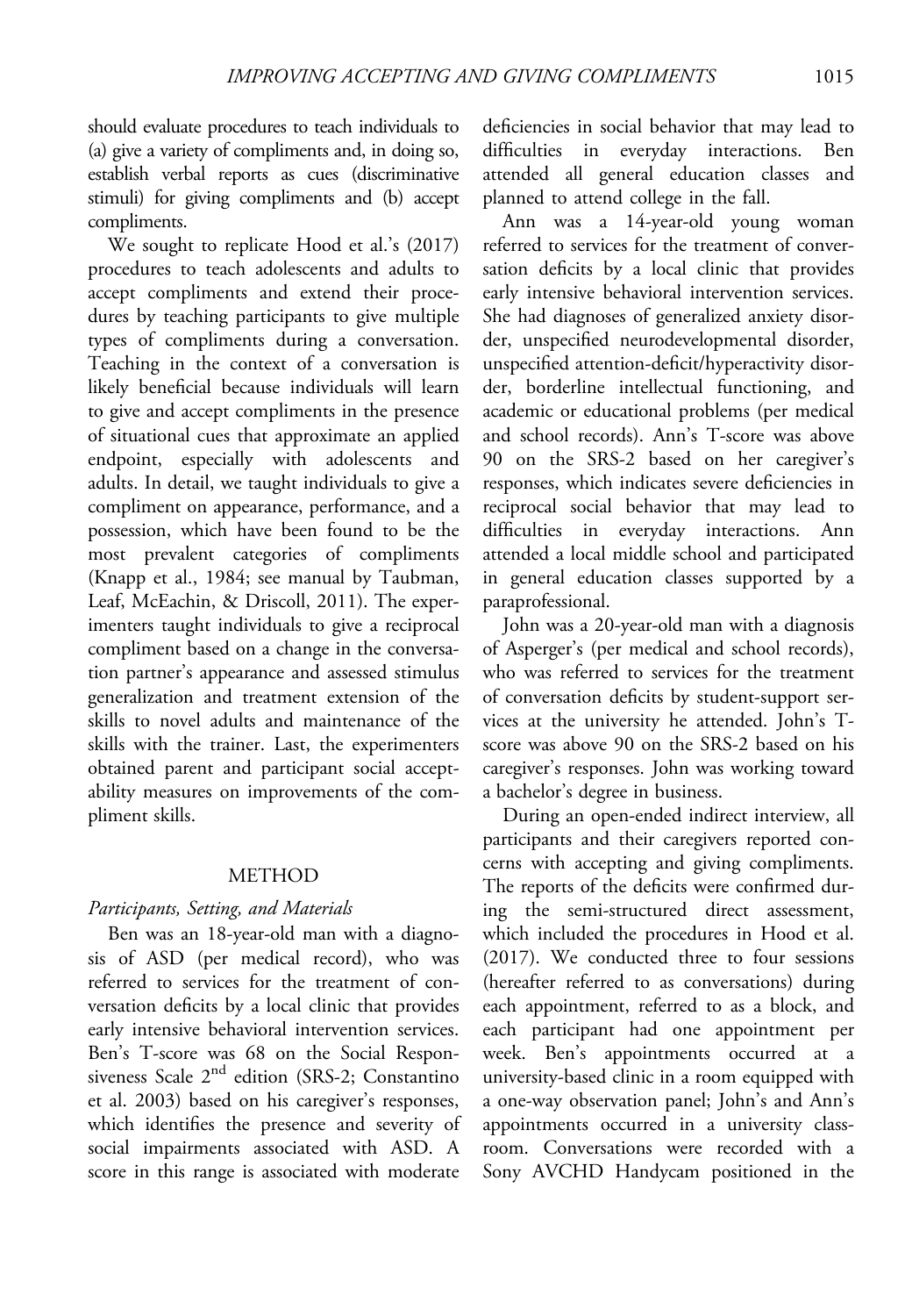corner of the room. Observers scored the videos for the dependent measures and procedural fidelity measures. The experimenter used a textual prompt (i.e., the skill typed in Times New Roman in 100 font printed on a 8 cm by 27 cm laminated paper) to provide error correction during teaching.

# Dependent Measures and Interobserver Agreement

Each session included one conversation. Topics of conversation were unstructured and based on the interests of the participants and conversation partners. Within a conversation, the conversation partner (i.e., the experimenter) made statements and gave compliments (verbal reports as discriminative stimuli) to occasion the skills of giving and accepting compliments. Across conversations, the partner changed their appearance (nonverbal behavior as discriminative stimuli) to create evocative situations that might occasion giving a compliment. Description of the evocative situation, definition of the compliment skills, and the minimum number of opportunities are detailed in Table 1.

For accepting compliments, the conversation partner would either give a compliment related to the topic of discussion or change the discussion to a topic conducive to giving a compliment. The observer measured whether the participant smiled within 5 s of receiving a compliment and said "thank you" within 15 s of receiving a compliment. The longer latency allowed for the participant saying "thank you" after posing a follow-up question or making an amendment; for example, after receiving a compliment about a new haircut, the participant asked, "Are you sure you like it?" before saying "Thank you, I am still deciding if I like it."

The conversation partner arranged opportunities for the participant to give compliments based on the partner's verbal and nonverbal behavior regarding their performance, possessions, and appearance. Each type was taught in the form of a compliment and as a reciprocal compliment. For giving compliments based on a performance and possession, the conversation partner made comments about her performance or possession that set the occasion for the participant to give a compliment. Following the conversation partner's reference to their performance or possessions, the conversation partner paused for 5 s to give the participant an opportunity to respond. For example, the conversation partner said, "I just ran my first half marathon" and paused for 5 s, and, within the pause, the participant asked, "How did it go?" The conversation partner answered and again paused for 5 s, and, during that time, the participant said, "Wow that is impressive, you are a great runner." We also taught the participant to give a reciprocal compliment after receiving one, and the conversation partner gave compliments on performance and appearance to set the occasion. The conversation partner could not give compliments based on possessions because participants rarely made comments about their possessions. For instance, after the conversation partner gave the compliment "It sounds like you're a good cook," the participant gave the reciprocal compliment "I bet you're also a good cook." It is an empirical question, but we thought teaching a reciprocal compliment of the same performance was reasonable because individuals have reported feeling embarrassed or worried about appearing conceited after receiving a compliment (Turner & Edgley, 1974).

The conversation partner changed an aspect of her appearance between every conversation (i.e., programmed across conversations) to occasion giving a compliment based on a change in appearance. For the first conversation of a block of conversations, an appearance or reciprocal-appearance compliment could have been given on any aspect of the partner's appearance at any point during the conversation. We did this because for the first conversation all aspects of the conversation partners'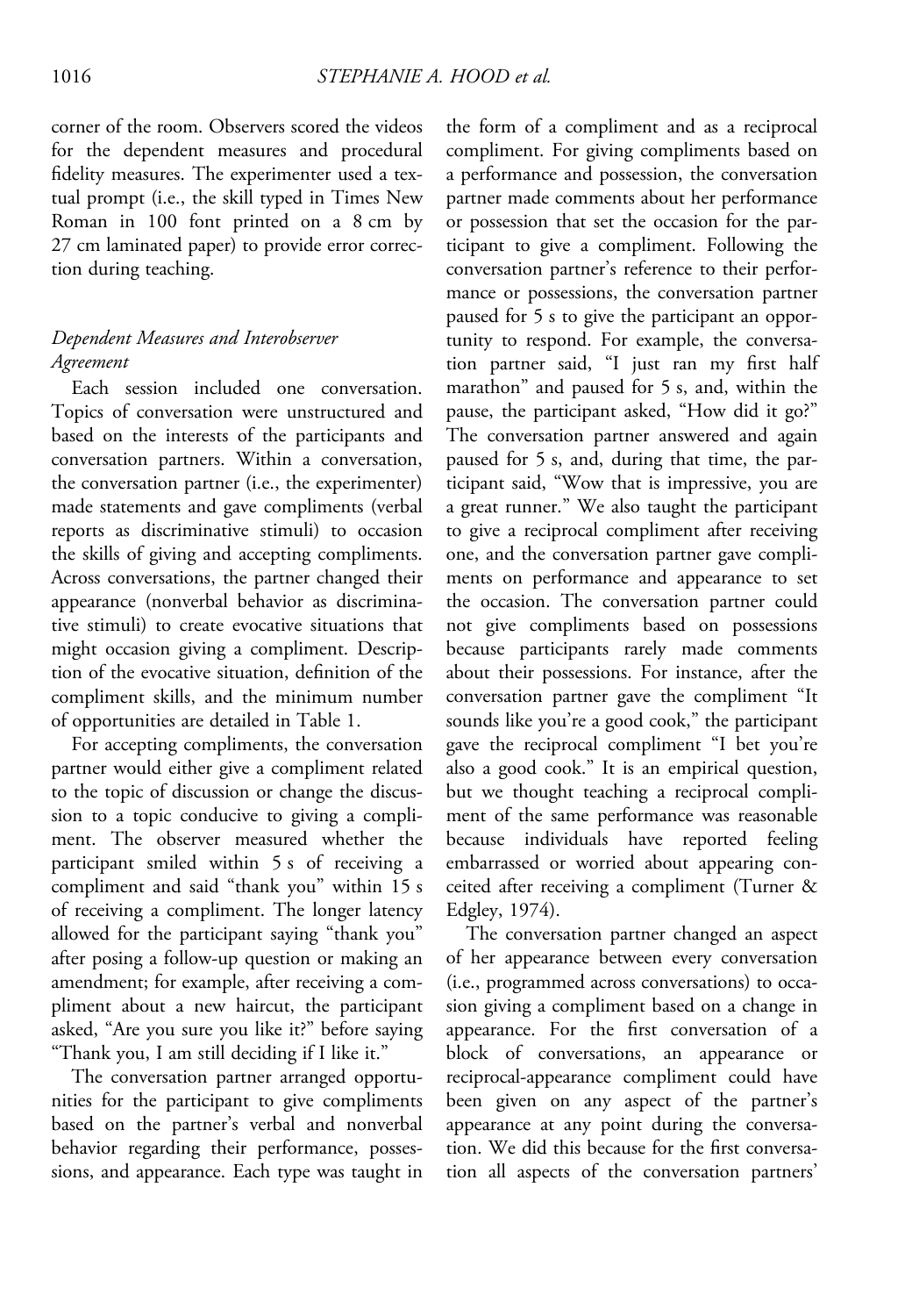## IMPROVING ACCEPTING AND GIVING COMPLIMENTS 1017

Table 1

#### Description of Evocative Situations and Corresponding Conversation Skill

| <b>Evocative Situation</b>                                                                                                      | Skill                                                                                                                                                                                                                                                                                                                                                                                                                                                                                                                                              | Minimum # of<br>Opportunities |
|---------------------------------------------------------------------------------------------------------------------------------|----------------------------------------------------------------------------------------------------------------------------------------------------------------------------------------------------------------------------------------------------------------------------------------------------------------------------------------------------------------------------------------------------------------------------------------------------------------------------------------------------------------------------------------------------|-------------------------------|
| <b>Accepting a Compliment</b>                                                                                                   |                                                                                                                                                                                                                                                                                                                                                                                                                                                                                                                                                    |                               |
| Receiving a statement of praise,<br>commendation, or admiration                                                                 | Saying "thank you": Says, "thanks" or "thank<br>you." (Kamps et al., 1992; Hood et al., 2017)                                                                                                                                                                                                                                                                                                                                                                                                                                                      |                               |
| (e.g., "I wish I could do that; you are a<br>talented artist." Knapp et al., 1984)                                              | <i>Smiling</i> . Upward movement of the sides of the<br>mouth and cheeks, with or without showing<br>teeth. (Hood et al., 2017).                                                                                                                                                                                                                                                                                                                                                                                                                   | 4                             |
| <b>Giving a Possessions Compliment</b>                                                                                          |                                                                                                                                                                                                                                                                                                                                                                                                                                                                                                                                                    |                               |
| Conversation partner makes statement about his<br>or her possessions<br>(e.g., "I just bought a car.")                          | Giving a Possessions Compliment: A statement of<br>praise, commendation, or admiration within<br>15 s of the evocative situation (e.g., "Oh nice!<br>I bet you are having fun driving it.").                                                                                                                                                                                                                                                                                                                                                       | 1                             |
| <b>Giving a Performance Compliment</b>                                                                                          |                                                                                                                                                                                                                                                                                                                                                                                                                                                                                                                                                    |                               |
| Conversation partner makes statement about his<br>or her performance<br>(e.g., "I just aced my exam.")                          | Giving a Performance Compliment: A statement<br>of praise, commendation, or admiration within<br>15 s of the evocative situation (e.g., "Good<br>job, your studying paid off.").                                                                                                                                                                                                                                                                                                                                                                   | 1                             |
| Receiving a statement of praise, commendation,<br>or admiration on performance<br>(e.g., "It sounds like you're a good cook.")  | Giving a Reciprocal-Performance Compliment:<br>Statement of praise, commendation, or<br>admiration on the same aspect of performance<br>as the conversation partner's compliment<br>(e.g., "I bet you're a good cook too.").                                                                                                                                                                                                                                                                                                                       | $1-3$                         |
| <b>Giving an Appearance Compliment</b>                                                                                          |                                                                                                                                                                                                                                                                                                                                                                                                                                                                                                                                                    |                               |
| A change in an aspect of the conversation<br>partner's appearance<br>(e.g., change in hair style or new article of<br>clothing) | Giving an Appearance Compliment: A statement<br>of praise, commendation, or admiration of the<br>conversation partner's appearance ("You look<br>nice; I like your shirt.").<br>1 <sup>st</sup> conversation in a block:<br>A compliment could be given at any<br>point of the conversation and on any<br>aspect of the conversation partner's<br>appearance.<br>Subsequent conversations in a block:<br>A compliment could be given at any<br>point of the conversation but on the<br>changed aspect of the conversation<br>partner's appearance. | 1<br>4 Total                  |
| Receiving a statement of praise, commendation,<br>or admiration on appearance<br>(e.g., "Your hair style looks so nice.")       | Giving a Reciprocal-Appearance Compliment: A<br>statement of praise, commendation, or<br>admiration of the conversation partner's<br>appearance ("I like your scarf with that outfit.").<br>1 <sup>st</sup> conversation in a block:<br>A compliment on any aspect of the<br>conversation partner's appearance except<br>for the aspect complimented by the<br>conversation partner.<br>Subsequent conversations in a block:<br>A compliment on the changed aspect of<br>the conversation partner's appearance.                                    | $1 - 3$                       |

Note. All skills were measured during discrete evocative situations except giving an appearance compliment because this skill could occur at any point in a conversation.

appearance would be a change since the last day of conversations. Following the first and subsequent conversations, the conversation partner changed an aspect of their appearance, and did so in a different room that was out of the participant's view. In subsequent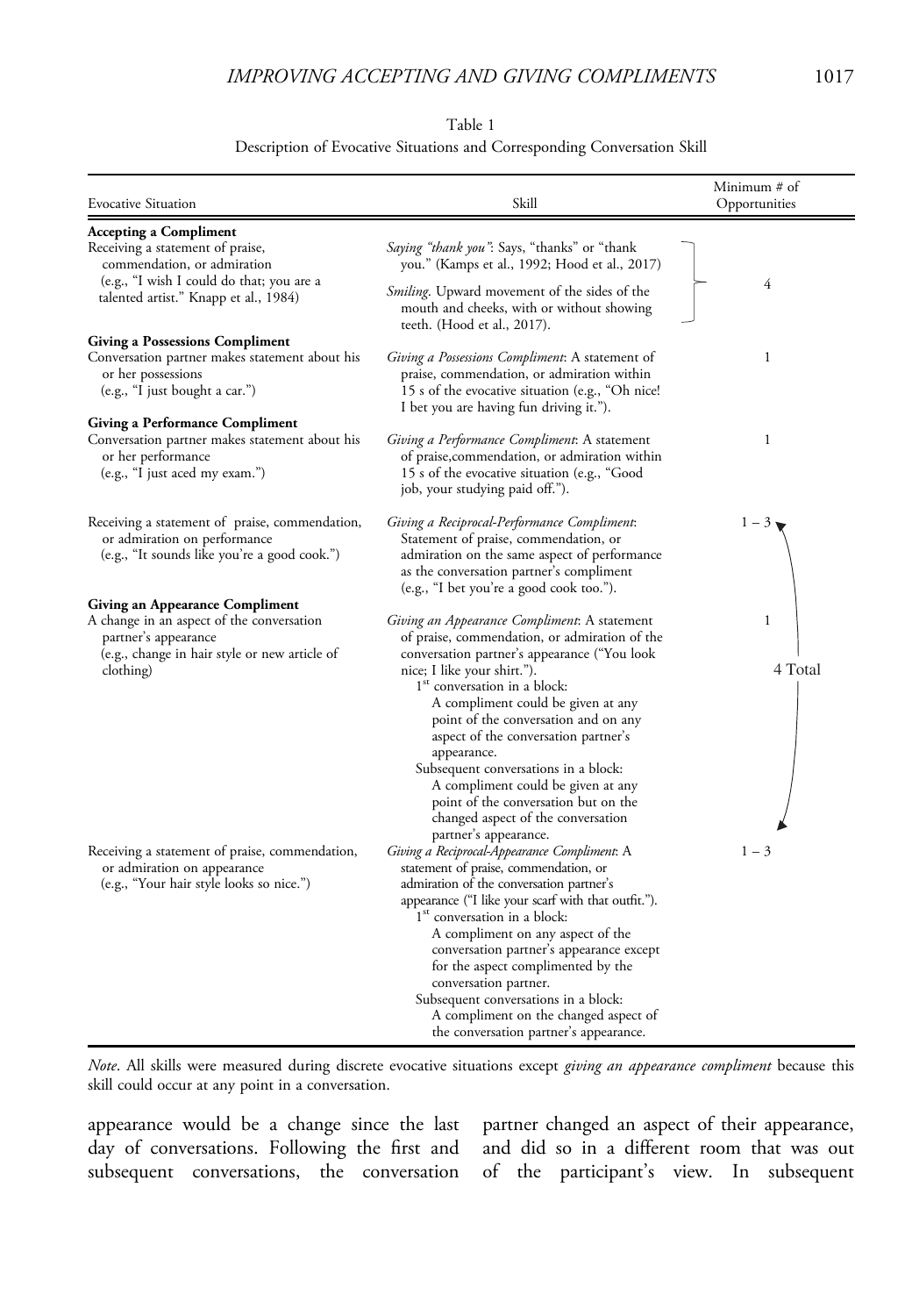conversations of a block, an appearance or reciprocal-appearance compliment must have been on the changed aspect of the partner's appearance. For instance, if the conversation partner added a scarf to their attire and during the conversation said, "Your hair style looks so nice on you," the participant could give the reciprocal-appearance compliment "I like your scarf with that outfit." We taught the participant to give a different reciprocal-appearance compliment because we presumed a conversation partner would not genuinely appreciate a compliment of the same aspect of appearance and, thus, such a reciprocal-appearance compliment could be perceived as insincere. By contrast, we did not teach the participant to give a different reciprocal-performance compliment. We proceeded in this manner because complimenting a different aspect of performance depends on recalling what the conversation partner mentioned about his or her performance in an earlier conversation and doing so fluently. Engaging in this type of compliment likely requires learning multiple skills (e.g., writing down mentioned performances after a conversation, tactics to remember previous performances) that would necessitate different teaching procedures than those used for all the target compliments. In summary, noting a different aspect in a reciprocal compliment only pertained to receiving a compliment on appearance.

Observers collected second-by-second data from a recorded video via paper and pencil and could pause and rewind during scoring. Observers scored a correct response, incorrect response, or an approximation error (see Table 1 for definitions of correct responses). An incorrect response was any response that did not meet the definition of a correct response or an approximation error. One type of approximation error was defined as giving an appearance compliment to the conversation partner about any aspect other than what was changed between conversations. A second type

of approximation error was defined as giving a compliment using a less desirable grammatical frame (also referred to as an autoclitic, instructional frame, or carrier phrase). In detail, for giving a performance, possession, or appearance compliment with one participant (Ann), we scored an approximation error when she said, "I bet you [said with a pronounced delivery] like your [ ]. " For conversations in which the observer recorded both a correct response and an incorrect or approximation error, only the correct response would have been depicted in Figure 2, however, this did not occur.

For discrete evocative situations programmed throughout a conversation, observers recorded the exact time at which the conversation partner programmed an evocative situation and the participant's response. For the nondiscrete evocative situation of giving an appearance compliment, which could occur at any point during a conversation, the observers recorded the exact time that the skill occurred and the participant's response. A second observer independently scored the dependent measures for 24%, 33%, and 33% of conversations across all conditions for Ben, Ann, and John, respectively. Observers' records were compared using a time window analysis (Mudford, Taylor, & Martin, 2009). For each discrete and nondiscrete evocative situation, we scored an agreement if both observers recorded the same response within 3 s of each other's time. We scored a disagreement when both observers recorded a different response within 3 s of each other's timestamp or either observer recorded a timestamp for which the other observer did not within 3 s. We calculated interobserver agreement (IOA) scores by dividing the number of agreements by the number of agreements plus disagreements and converting the quotient to a percentage. Mean IOA was 89% (range: 50% to 100%) for Ben, 93% (range: 80% to 100%) for Ann, and 93% (range: 75% to 100%) for John. The 50% IOA in conversation 12 for Ben was due to one disagreement with only two scoring opportunities for giving compliments.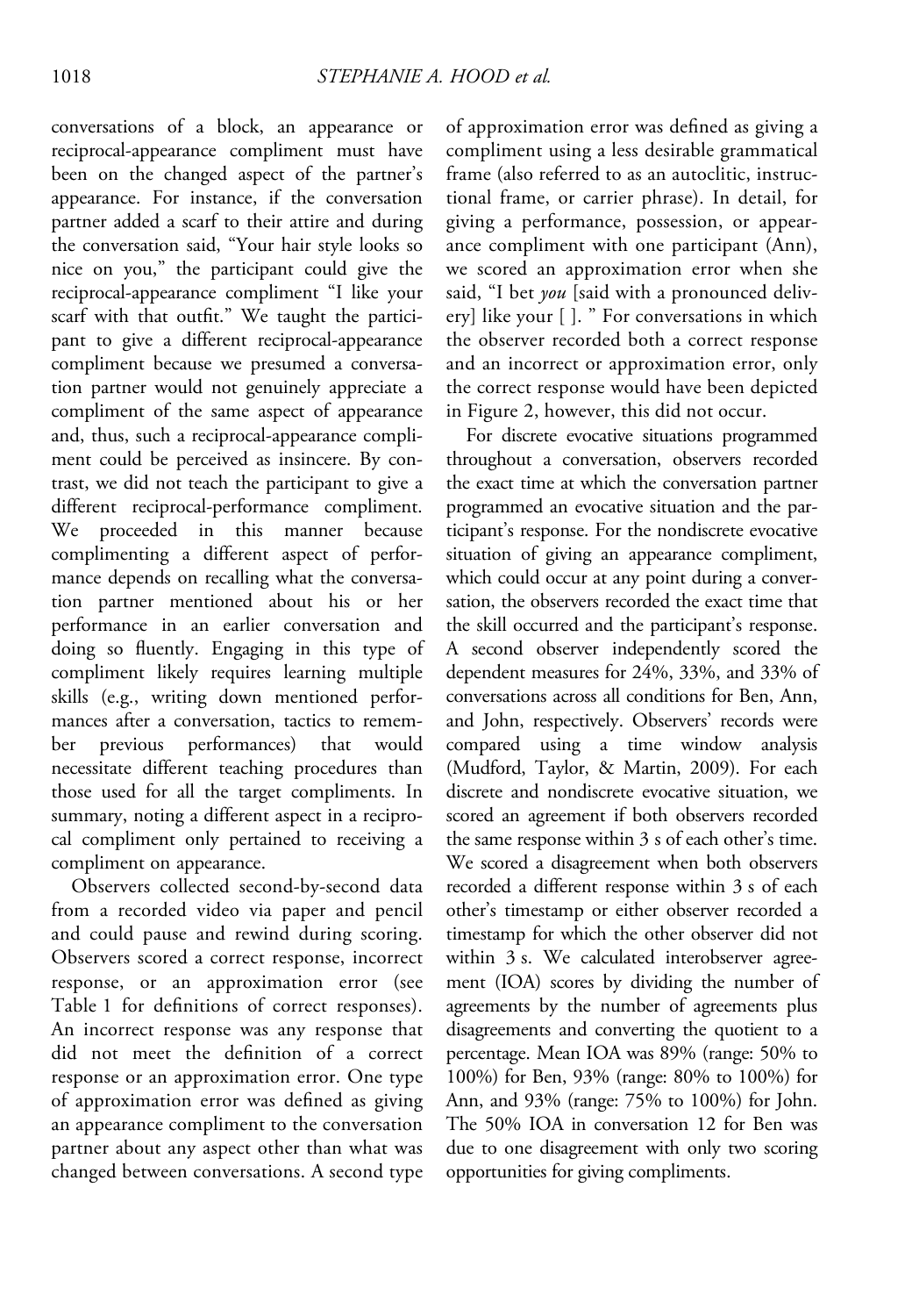#### Procedural Fidelity

The observer measured the extent to which procedures were implemented accurately during at least 20% of conversations in each condition. Similar to IOA calculations, the observer scored whether the conversation partner correctly programmed each separate evocative situation. The observer scored a correct evocative situation when the conversation partner engaged in the programmed verbal response and waited at least 5 s or 15 s for the participant to respond (see Table 1). In addition, the observer scored whether the conversation partner changed an aspect of appearance at the start of each conversation. The observer scored a correct consequence during each evocative situation when the programmed consequence was delivered within 5 s of the participant's response. The number of correct evocative situations was divided by the number of programmed evocative situations and the quotient was converted to a percentage; the same calculation was applied to programming correct consequences. The percentages were then averaged across all conversations to yield a mean percentage for each condition. Mean procedural fidelity during preteaching, teaching, and postteaching was 88%, 81%, and 91% respectively for Ben; 60%, 80%, and 93% respectively for Ann; and 89%, 95%, and 96% respectively for John. Across participants, 93% of the errors consisted of the conversation partner not waiting at least 5 s or 15 s depending on the skill to provide an opportunity for the participant to respond. The remaining errors consisted of not prompting the skill following an error in teaching (once) and not programming the evocative situation (thrice).

## General Procedure

We conducted all conversations in a oneon-one format, and each was 10 min in duration. The participant visited one of two university locations once a week for 1 to 2 hr per visit. Different topics were discussed based on the interests of the participants and the conversation partners, and the conversations were not scripted. The first topic of conversation was initiated by the conversation partner; however, the following topics of conversation were initiated by both the participants and the conversation partner. The conversation partner programmed evocative situations at predetermined times based on a random number generator. We only programmed one evocative situation in a given minute of the conversation. On occasion, a conversation extended beyond 10 min to allow the participant or conversation partner to finish speaking. We provided a 10-min break between conversations during which the participant requested a preferred activity, which included their phone (Ben), activities with the conversation partner (e.g., playing Wii, putting together a puzzle, playing cards; Ann), and an iPad (John).

At the university location with a one-way mirror, the participant faced away from the mirror (Ben) and sat across the table from the conversation partner. Another experimenter placed a sheet of paper with a cue for the evocative situation against the mirror, which allowed the conversation partner to faintly see it, and this signaled when and what type of evocative situation to program (e.g., P was a signal to discuss one's possessions). At the other university location without a one-way mirror, another experimenter sat behind the participant and held the cues (Ann and John).

The conversation partner changed an aspect of their appearance between every conversation (i.e., shirts, jackets, hats, jewelry, or glasses). The conversation partner made at least one comment regarding a performance and possession during every conversation, which set the occasion for the participant to give a compliment. We could not program the same number of statements regarding performances and possessions in every conversation because the opportunities were influenced by the topics discussed. The conversation partner programmed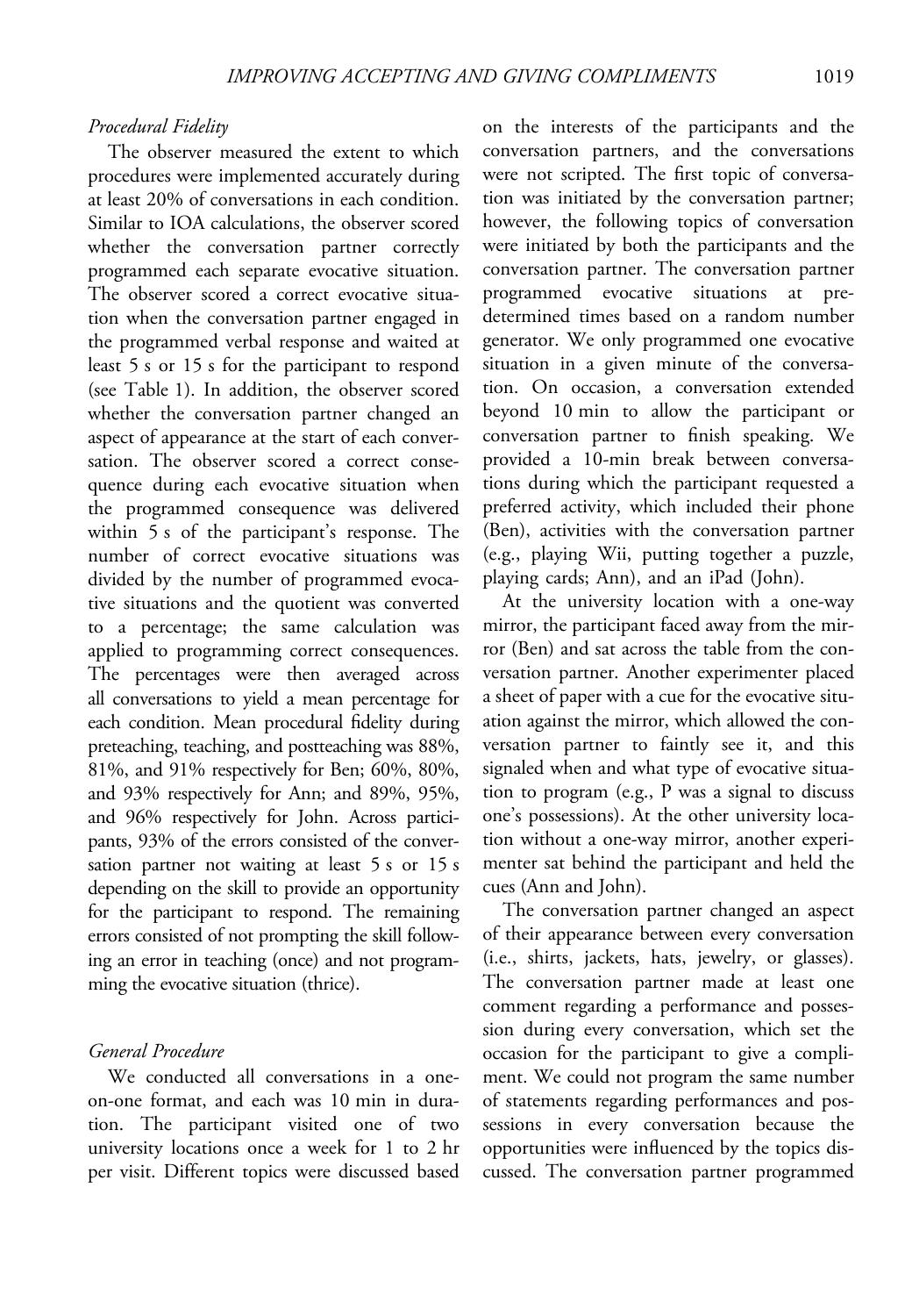at least four compliments to set the occasion for a reciprocal compliment, composed of at least one performance compliment and one appearance compliment (e.g., three performance and one appearance; two performance and two appearance; one performance and three appearance). It is important to note that a conversation partner's compliment on performance did not always set the occasion for a reciprocal compliment. For instance, if the conversation partner gave the compliment, "It is awesome that you got an A on your test in science class," the participant could not give the reciprocal compliment "I bet you also did well on your test" because the conversation partner was not enrolled in a science class.

Several individuals conversed with the participant. During preteaching and postteaching when more than one conversation partner was available, the experimenters randomized the conversation partner for the first conversation in a block. Then, the experimenters balanced the order across conversation partners. The trainer was the only conversation partner associated with teaching. Novel Adult 1 was never associated with teaching, but served as a conversation partner during preteaching and postteaching to assess generality. We also assessed the participants' performance with Novel Adult 2 who was a conversation partner they had never met, described as treatment extension. We used a multiple-baseline design across participants to determine the effects of teaching on skill acquisition and an embedded reversal design to assess maintenance.

## Preteaching and Postteaching

The conversation partner programmed the evocative situation and allowed 15 s for the participant to respond. Following a correct response, incorrect response, or approximation, the conversation partner continued the conversation. In other words, only common consequences that may serve as reinforcement followed the

participants' responses (e.g., saying "thank you" and smiling, or continued conversation on the topic).

### Behavioral Skills Training

We implemented behavioral skills training (BST; Poche, Brouwer, & Swearingen, 1981) to teach participants to give and accept compliments. First, the trainer gave a rationale regarding the importance of the skills during social interactions. The trainer explained:

It is important when interacting with others to make them feel comfortable and confident. One way to achieve this is by giving them compliments. There are many appropriate times to provide compliments, such as when you are impressed with the conversation partner's performance or successes, when your conversation partner mentions (or you see) a possession that is new, unique, or noteworthy; you notice changes in their appearance or attire; or when you've just received a compliment. It is not only important to give compliments while conversing with others, but also accept them when received. Accepting compliments lets the other person know that you are actively listening and appreciate the kind words they have said.

Second, the trainer and another adult modeled two correct responses and eight types of incorrect responses (i.e., two unprompted no responses, two unprompted errors, two prompted no responses, and two prompted errors) that were informed by preteaching conversations. After each modeled response, the trainer asked the participant whether the response was correct or incorrect and to provide rationale, and the trainer delivered descriptive praise or corrective feedback accordingly. Third, the participant practiced the skill with the trainer in a 10-trial session. Each trial represented a brief conversation in that only one evocative situation was arranged. Following a correct response, the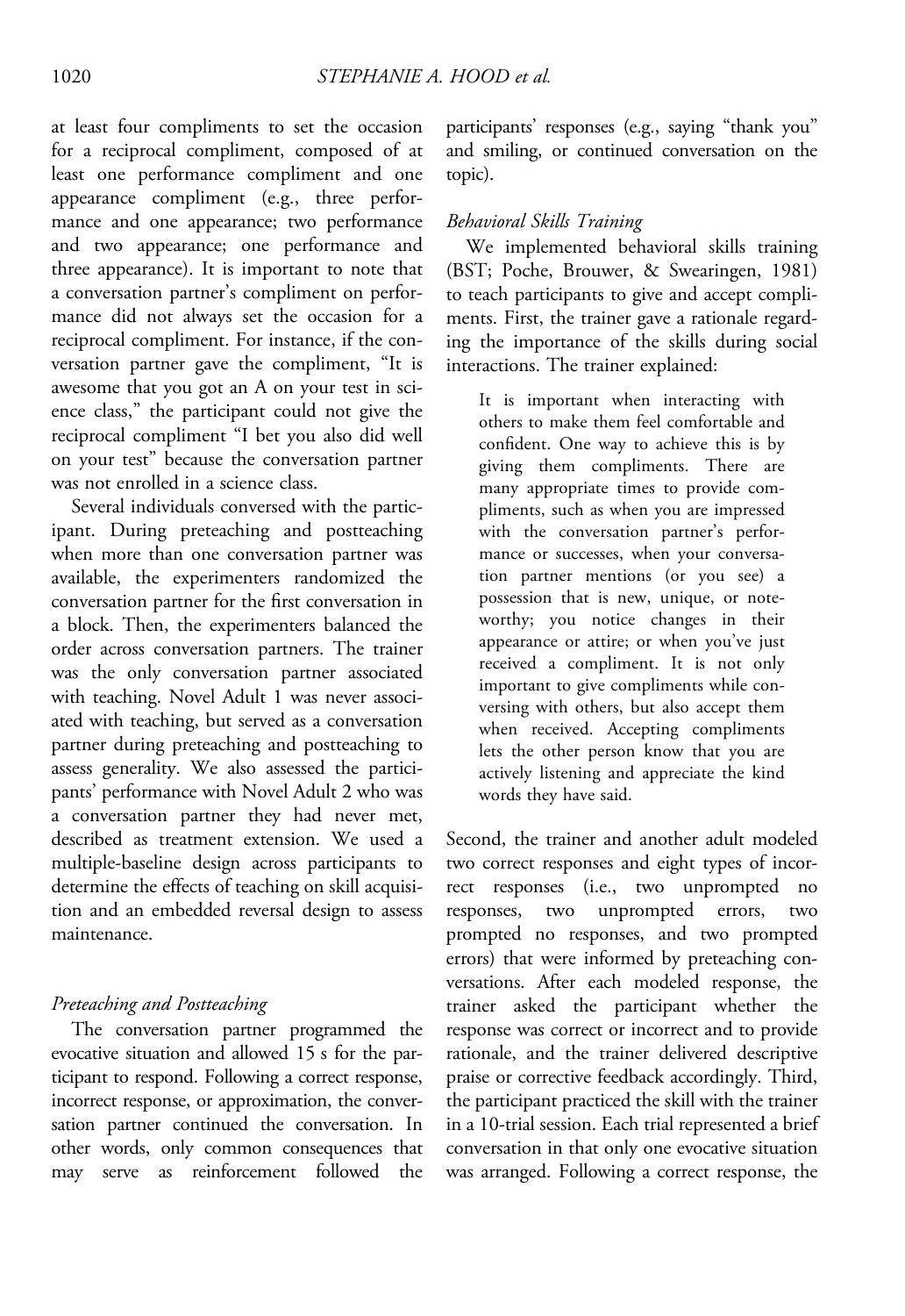trainer provided descriptive praise; following an incorrect response, the trainer presented the textual prompt just above the table until the participant engaged in the correct response. The mastery criterion was one session with a correct response on 100% of trials or two consecutive sessions with a correct response on at least 90% of the trials as in Hood et al. (2017).

## Textual Prompt

Conversations were identical with preteaching in that the trainer programmed the same evocative situations and only provided naturally occurring consequences following a correct response. However, following incorrect responses, the trainer presented a general textual prompt related to the skill. For example, the trainer presented a prompt that read "give a compliment, say 'thank you,' and smile" following incorrect responses. We used visual inspection to decide when to remove the textual prompts.

# Booster Teaching

We used the same mastery criterion as described previously for trial-based teaching.

Accepting compliments – self-monitoring (John). In response to variability with smiling during postteaching, we taught John to engage in self-monitoring using BST. Although John consistently said "thank you," we included saying "thank you" with smiling in self-monitoring because the goal was to promote the reliable occurrence of both skills. We gave a rationale for using self-monitoring, modeled correct and incorrect self-monitoring responses, and then John practiced self-monitoring during 10 trials in which he scored his performance as correct and incorrect for saying "thank you" and smiling. Each trial was a brief conversation with only one compliment given. The trainer and John scored whether he said "thank you" and smiled. The trainer provided immediate vocal feedback on the correspondence between John's self-monitoring with that of the trainer (with no textual prompts). After correspondence was 100% for one session, we returned to 10-min conversations. The selfmonitoring sheet remained on the table, and the trainer provided feedback on correspondence after each conversation.

Giving appearance compliments and reciprocalappearance compliments (Ann and John). Neither Ann nor John complimented the change in an aspect of the trainer's appearance in each conversation. In response, we replicated BST for giving compliments except we taught only one compliment skill, rather than multiple compliment skills, in a session. This provided a higher, consistent dose of teaching for giving appearance compliments and reciprocalappearance compliments. However, the start of the trial for which reciprocal-appearance compliments were taught looked identical with trials in which giving appearance compliments were taught. Because of this, there was always an opportunity to give an appearance compliment at the start of a trial when teaching was focused on reciprocal-appearance compliments. If an appearance compliment was given, the trainer provided descriptive praise and initiated the next trial; if not, we conversed for approximately 1 min and then gave the participant an appearance compliment.

Giving possession compliments (Ann). Ann engaged in approximations of the skill. For example, after the trainer mentioned purchasing a new nature painting, Ann said, "I bet you like your nature painting" instead of "I bet the nature painting is nice; you have good taste," which could be interpreted by the conversation partner that Ann did not like the painting. We tailored BST to correct this error. We described why the grammatical frame could be misinterpreted by conversation partners and provided a rationale and multiple exemplars of alternative frames. We emphasized to Ann that she should share her opinion about the possession. Next, the trainer and another adult modeled giving possession compliments with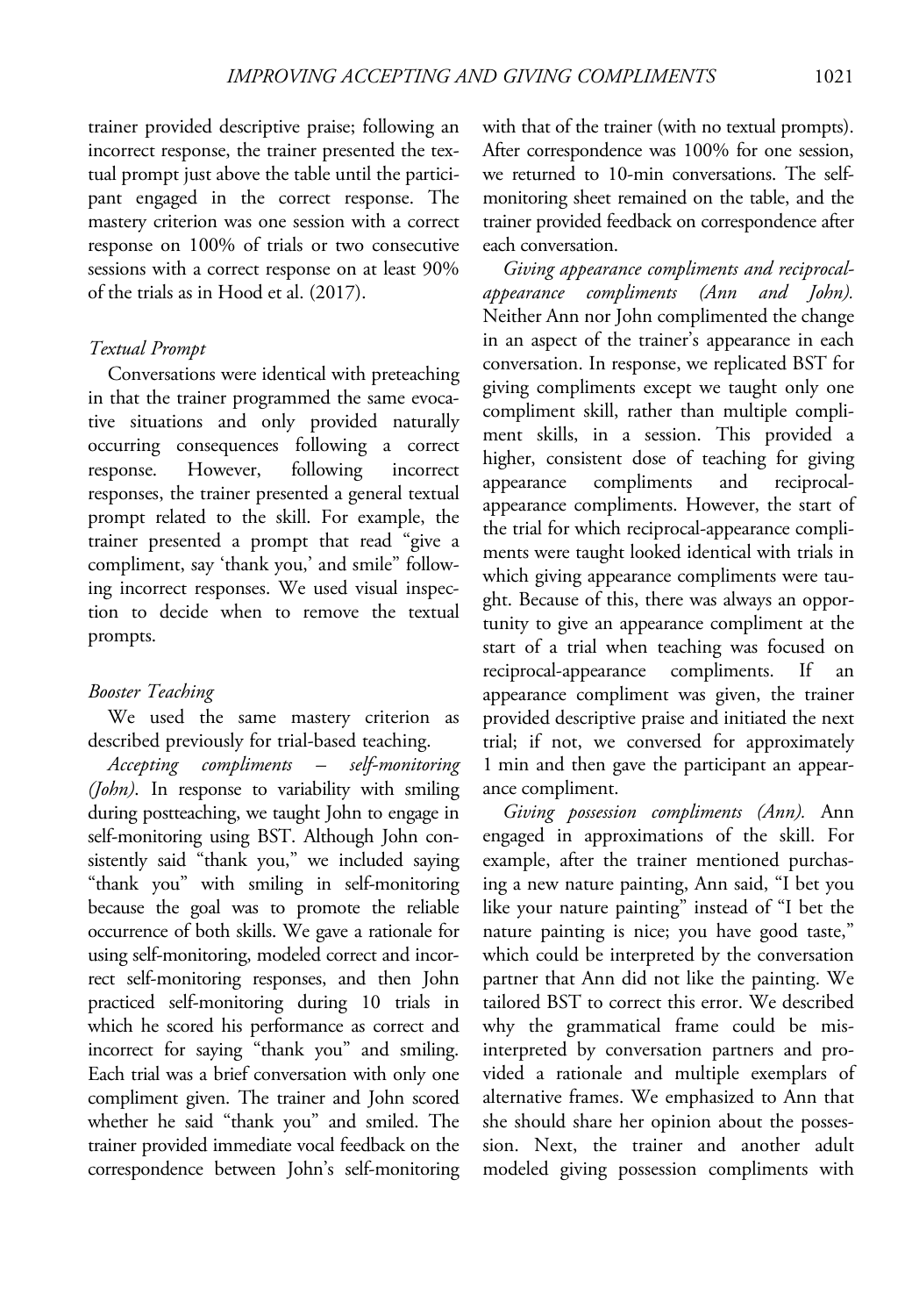desirable frames (i.e., "That's cool," "I bet [ ] is []," "I bet [] looks really nice," and "I bet you picked out a [ ])" and the undesirable frame (i.e., "I bet you like [ ]"), and Ann reported whether each compliment was correct or incorrect with corresponding rationale. After the conversation partner mentioned a possession and no compliment was given within 15 s, the trainer showed the textual prompt, "Give a compliment." However, if Ann gave a compliment with the undesirable frame, the trainer showed the textual prompt with a desirable frame (e.g., "I bet [ ] is [ ]").

### Social Validity

Caregivers viewed representative video recordings of their child's performance during conversations in preteaching and postteaching (i.e., within 1 SD of the mean performance in each phase and the most recent conversation in that phase) and rated their satisfaction. Caregivers reported their satisfaction on a Likert-type scale that ranged between 1 and 7, with 1 denoting highly unsatisfied, 4 denoting neutral, and 7 denoting highly satisfied. After each question, we asked caregivers to provide a rationale for their rating. We also asked the participants to rate their satisfaction in the same manner (see Tables 3 and 4).

### RESULTS

During preteaching, Ben, Ann, and John engaged in low levels of saying "thank you" and smiling with both the trainer and Novel Adult 1 (see Figure 1). During BST, Ben, Ann, and John were taught to accept a compliment by saying "thank you" and smiling in two, eight, and four sessions of trial-based teaching, respectively (all data from BST and booster teaching are available upon request). During conversations with the textual prompts, there was an immediate, robust increase of both skills for all three participants. All participants said "thank you" for 100% of opportunities in the first

conversation following BST, similarly Ben and Ann smiled for 100% of opportunities in the first conversation whereas a gradual increase in smiling was observed for John.

We removed the textual prompts to assess maintenance with the trainer, and Ben and Ann exhibited high, stable levels of both skills with similar performances observed across conversations with Novel Adult 1. John consistently said, "thank you" with the Trainer and Novel Adult 1, like Ben and Ann, but there was notable variability of smiling (i.e.,  $M = 32.4\%$ ; range: 14.3% to 66.7% with the Trainer and  $M = 49.7\%$ ; range: 0% to 100 % with Novel Adult 1). In response, we reintroduced the textual prompt, and after two consecutive conversations with smiling above 80% of the opportunities, the textual prompt was removed. However, again, John smiled at an unsatisfactory level with Novel Adult 1. During booster teaching self-monitoring, John engaged in high levels of smiling with the self-monitoring sheet and therapist feedback on his self-monitoring. In the return to postteaching, variability increased but both skills maintained at moderate to high levels with the Trainer and Novel Adult 1. John's performance represents an improvement relative to preteaching (i.e., Preteaching  $M = 0\%$ ; Postteaching following Self-monitoring  $M = 57.5\%$ ). We showed John his performance graphically and asked if he was satisfied with his performance or wanted to learn how to discretely selfmonitor to improve his smiling further. He reported being satisfied with his performance. Therefore, we assessed whether he and the other participants would exhibit the skills with an adult they had never met before (Novel Adult 2). There were moderate to high levels of both skills across participants, with Ann exhibiting the lowest level of smiling.

During preteaching, Ben and Ann did not give compliments with either adult, and John inconsistently gave Novel Adult 1 a compliment (Figure 2). During BST, each participant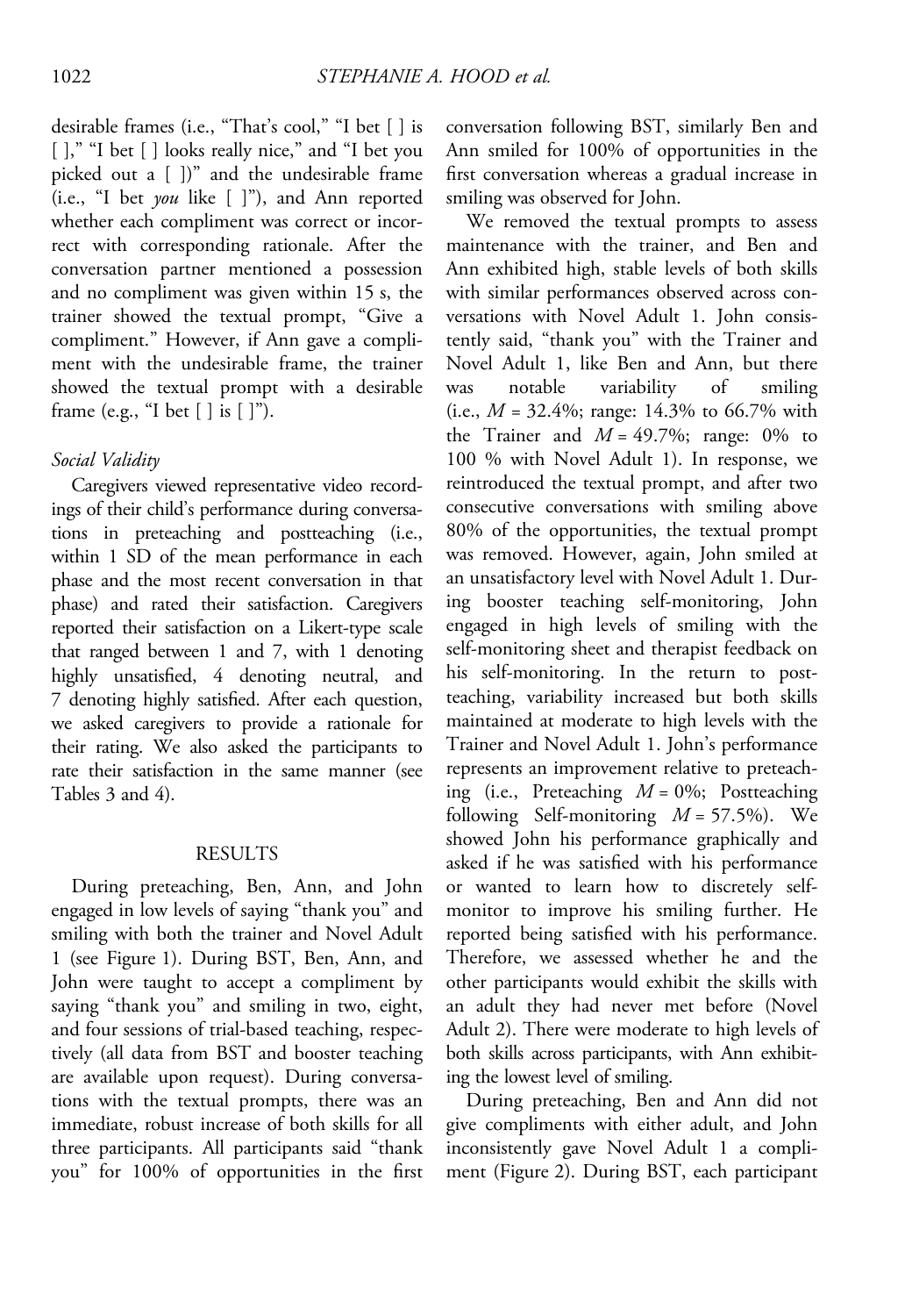

Figure 1. Percentage of opportunities with correctly accepting a compliment across conversations for Ben, Ann, and John. BST = behavioral skills training, ES = evocative situations.

was taught to give compliments in two (Ben and John) or three sessions (Ann). During conversations with textual prompts, all participants gave more compliments (i.e.,  $M = 2, 3.5, 2$ , for Ben, Ann, and John, respectively). However, Ann and John did not give any appearance compliments regarding the changed aspect of the trainer's appearance denoted by the hatched boxes. Thus, we implemented booster teaching, and Ann and John gave compliments on the change in the aspect of the trainer's appearance after one session of booster teaching. In the return to conversations with textual prompts, Ann gave an appearance compliment in four consecutive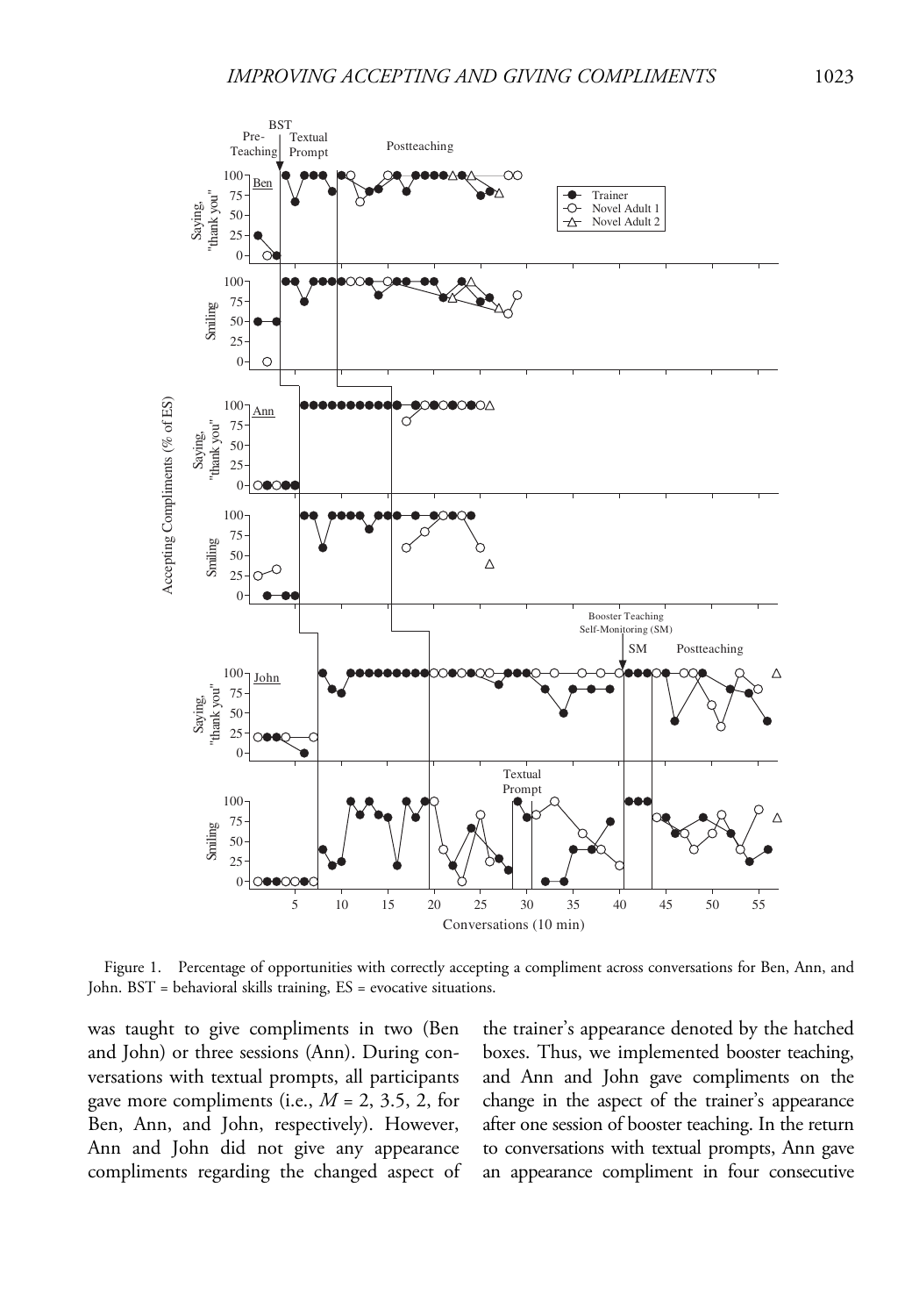

Figure 2. Frequency of correctly giving a compliment and each type of compliment given across conversations for Ben, Ann, and John. BST = behavioral skills training, ES = evocative situations. The presence of a number for a compliment type denotes the number given beyond one.

conversations (one appearance and three reciprocal-appearance compliments), and John gave an appearance compliment in four of five conversations (two appearance and three reciprocalappearance compliments). In these conversations, however, Ann made approximation errors (hatched boxes) with the grammatical frame when giving possession compliments, which warranted booster teaching. During booster teaching, Ann met the mastery criterion in five sessions. After booster teaching, Ann correctly gave possession compliments in three consecutive conversations.

After high, stable levels of correct responding across all skills, we removed the textual prompts. Ben, Ann, and John continued to give compliments with the trainer at similar levels. Also, all participants gave similar levels of compliments to Novel Adult 1 and Novel Adult 2,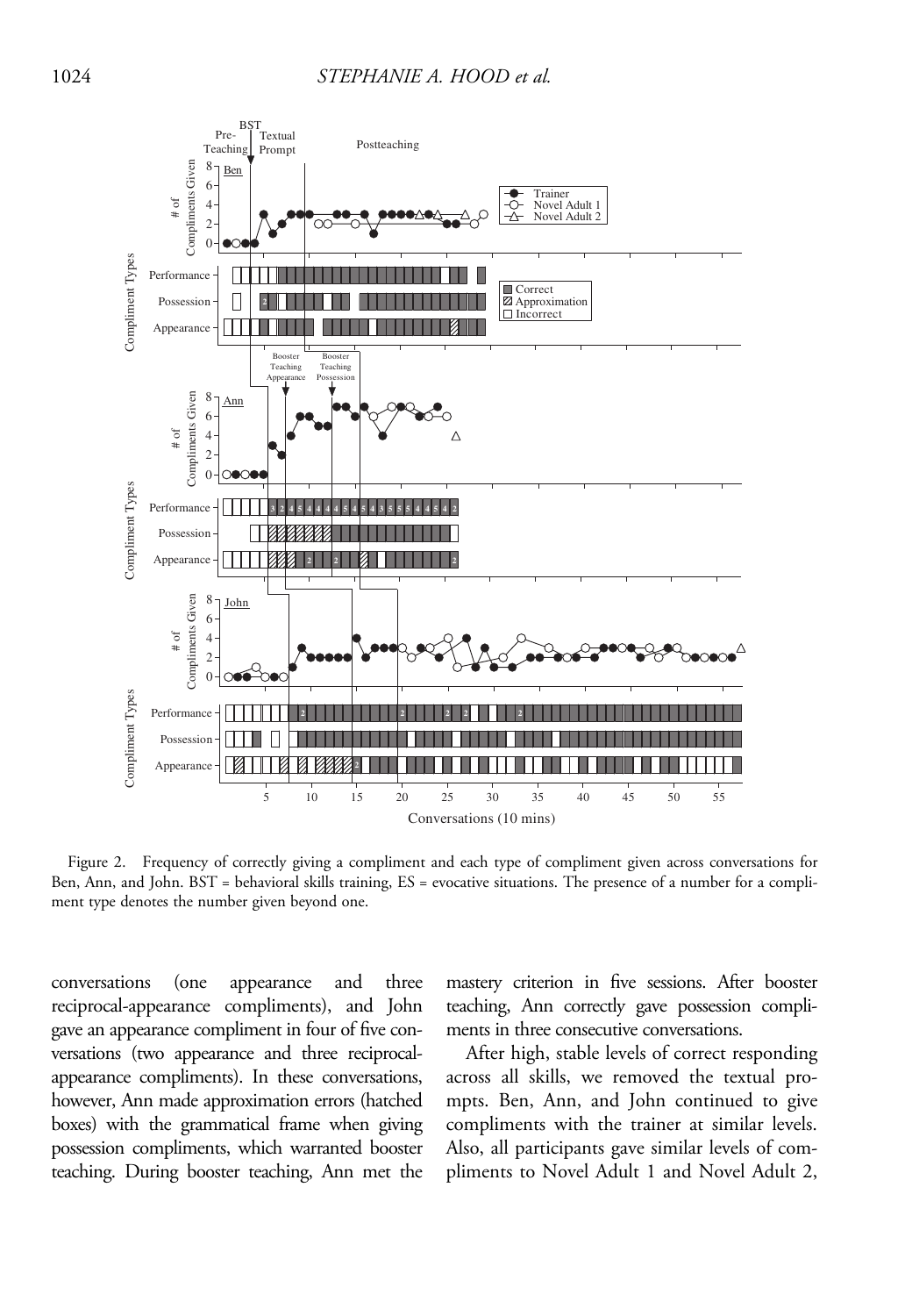which demonstrates the generality of the training leading to improved performance with nontraining conversation partners.

Before teaching, all caregivers were dissatisfied with the way their child accepted compliments (Table 2;  $M = 3$ ; range: 2 to 5) and gave compliments  $(M = 1.8; \text{ range: } 1 \text{ to } 3)$ . After teaching, by contrast, all caregivers reported moderate to high levels of satisfaction with the way their child accepted compliments  $(M = 5; \text{ range: } 4 \text{ to } 6)$  and gave  $(M = 5; \text{ range: } 6)$ 4 to 6). Ann's mother felt "the compliments lacked emotion, but Ann gives a compliment like she knows she is supposed to." John's mother stated, "He was better at giving compliments."

Ann and John reported moderate to high satisfaction (7) with accepting compliments and moderate satisfaction with giving compliments (4 and 6, respectively) following the

Table 2 Social Validity from Caregivers and Participants

| Questions                                                                                      | Caregivers | Ratings                               |                          |
|------------------------------------------------------------------------------------------------|------------|---------------------------------------|--------------------------|
|                                                                                                |            |                                       | Preteaching Postteaching |
| I am satisfied with the way                                                                    | Ben's dad  | 3                                     | 4                        |
| my child accepted                                                                              | Ben's mom  | 2                                     | 5                        |
| compliments from the                                                                           | Ann's mom  | 5                                     | 5                        |
| adult                                                                                          | John's mom | $\overline{c}$                        | 6                        |
| I am satisfied with the                                                                        | Ben's dad  | $\mathfrak{D}$                        | 4                        |
| number of times my child Ben's mom                                                             |            | 1                                     | 5                        |
| gave a compliment to the                                                                       | Ann's mom  | 3                                     | 6                        |
| adult.                                                                                         | John's mom | 1                                     | 5                        |
| Questions                                                                                      |            | Participant Ratings -<br>Postteaching |                          |
|                                                                                                |            | Ann                                   | John                     |
| I am satisfied accepting compliments in                                                        |            |                                       |                          |
| a conversation with adults.                                                                    |            |                                       |                          |
| I am satisfied giving compliments in a                                                         |            | 4                                     | 6                        |
| conversation with adults.                                                                      |            |                                       |                          |
| I am satisfied with the procedures used                                                        |            | 7                                     | 3                        |
| to teach giving and accepting<br>compliments.                                                  |            |                                       |                          |
| I would recommend this intervention to<br>other teenagers who want to work on<br>these skills. |            |                                       | 7                        |

Note. The participants used a 7-point Likert scale with the following ratings:  $7 =$  highly agree,  $4 =$  neutral, and 1 = highly disagree.

training (Table 3). Ann stated, "I understand accepting compliments better, but [with giving compliments to novel adults] I might not know them, and I am just meeting them [whereas] it is easier if I know them." When asked about accepting compliments, John stated, "Sometimes I struggle a bit when I feel I don't deserve the compliment." Ann and John rated the teaching procedures as a 7 and 3, respectively. John stated, training "felt [like] it dwelled on one topic a bit too much [however] he would recommend the intervention to others." Both participants would strongly recommend this intervention to others (7). Unfortunately, Ben's social validity data were accidently discarded.

#### DISCUSSION

We taught Ben, Ann, and John to accept compliments and to give performance, possession, and appearance compliments in the context of ongoing conversations. Notably, the participants performed the skills at satisfactory levels with novel conversation partners. The participants and their caregivers reported moderate to high levels of acceptability with most of the improvements in the skills and with the teaching procedures. With these improvements, the participants' behavior reflects the types of compliments commonly given and preferred by adults (Knapp et al., 1984) and, in part, may lead to more reinforcing interactions with others.

A potential benefit of a one-on-one teaching approach is the inherit flexibility to remediate consistent errors as they develop and doing so may be necessary to achieve socially significant outcomes. We taught all participants to accept and give compliments, but Ann and John required tailored, booster teaching. We taught Ann a more acceptable grammatical frame when complimenting one's possessions. With Ann and John, we provided additional practice giving compliments on the aspect of the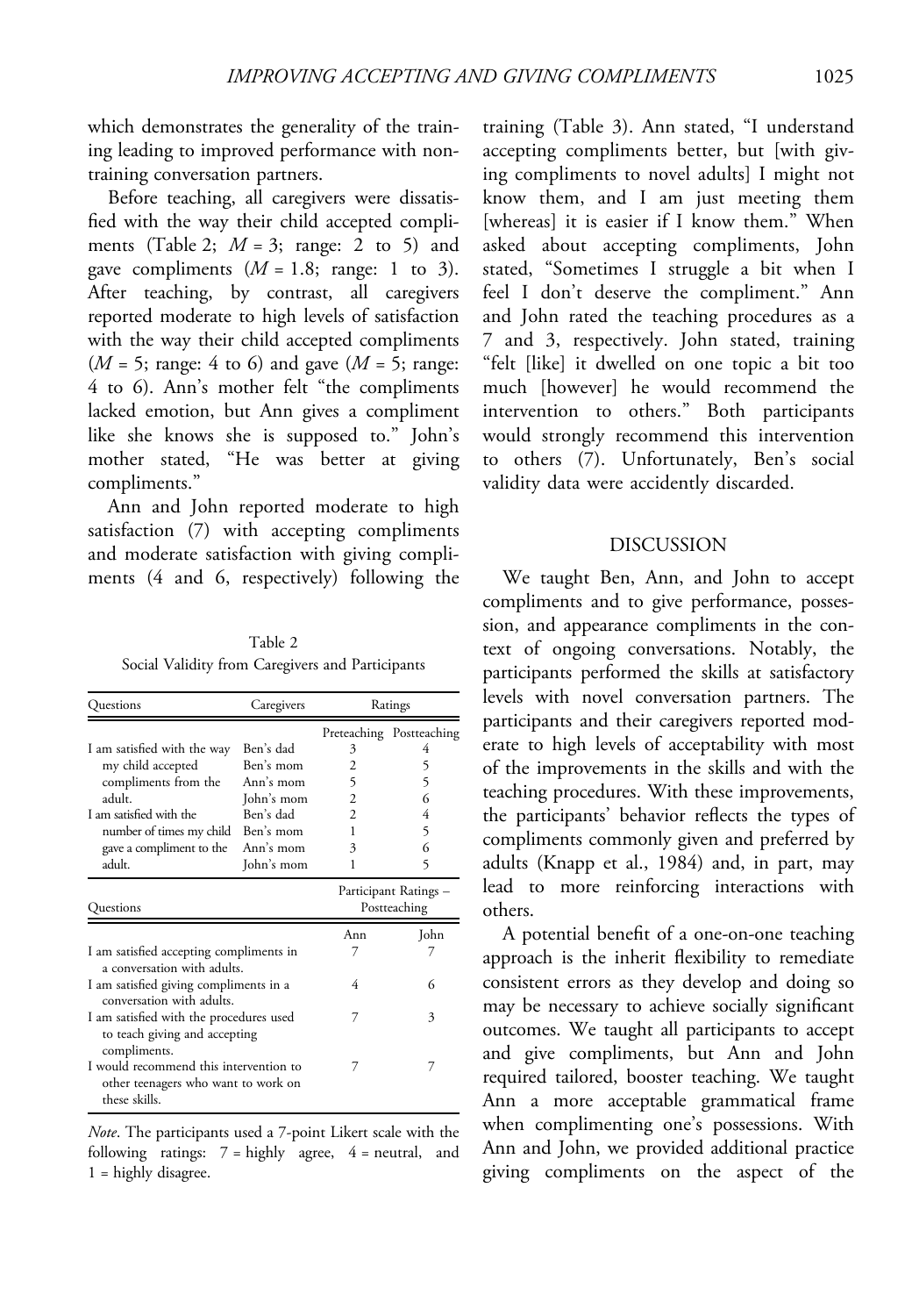conversation partner's appearance that changed. Researchers should consider teaching compliment types sequentially rather than teaching performance, possession, and appearance compliments simultaneously as we did. Doing so could increase the saliency of the stimulus conditions and increase the dose of teaching during behavioral skills training.

Teaching compliments by programming evocative situations (antecedent stimuli) with examples of performance, possession, and appearance compliments based on participant preferences may enhance the acquisition and social acceptability of the skills we taught. As one example, we taught the participants to give at least one appearance or reciprocal-appearance compliment in each conversation, but Ben, Ann, and John almost exclusively gave appearance compliments in the reciprocal form (95%, 75%, and 75% across all conversations, respectively; data not reported in figures). Although an appearance compliment could be given at any point in the conversation, the change in the conversation partner's appearance alone rarely occasioned a compliment. Instead, receiving an appearance compliment likely served as a salient cue (discriminative stimulus) for the participant to look for the aspect of the conversation partner's appearance that changed and compliment it. There is no research on whether conversation partners prefer nonreciprocal appearance compliments but presumably they are more reinforcing than those in the reciprocal form. If so, extensions of the current procedures to better teach appearance compliments influenced solely by changes in appearance is warranted. One extension is programming changes in appearance informed by a participant's preferences. For instance, with someone who enjoys playing Pokémon Go, the changed aspect of appearance would include a Pokémon Go shirt. Doing so may (a) increase the likelihood the participant attends to the conversation partner's attire and (b) establish the value of giving a compliment.

As another benefit, appearance compliments may be given with a conspicuous shift in prosody (e.g., "That is a cool Pokémon Go shirt!") and facial expressions (e.g., eyebrows raise, mouth slightly opens) due to the participant's interest in the aspect of appearance and, in turn, may be perceived as more genuine by conversation partners. Incorporating participant preferences could also improve the qualitative features of giving performance and possession compliments as well as accepting compliments. Achieving more qualitatively rich compliments could address the concern noted by Ann's mother, who reported Ann gave compliments when she was supposed to but the compliments lacked emotion after watching a postteaching conversation.

Like Hood et al. (2017), we defined correctly accepting a compliment as saying, "thank you," and smiling but whether the cooccurrence of both is more socially acceptable than either saying "thank you" or smiling after receiving a compliment is unknown. Outcomes from such a social validity comparison would have implications for future research. Despite conducting booster teaching with John that involved learning how to self-monitor his saying "thank you" and smiling during conversations, variability in accepting compliments continued after self-monitoring was removed during postteaching. We had planned to teach John a discrete way to self-monitor given how well he performed when it was in place, but he politely declined our offer to continue working on accepting compliments. John said he felt comfortable with the skill. He may have been satisfied with his improved performance because when we analyzed whether he said "thank you" or smiled after receiving a compliment, he did so on 82% of the opportunities. Ann also smiled less when accepting a compliment with one of the novel adults, but she always said "thank you." If accepting a compliment by either saying "thank you" or smiling is socially acceptable, the current study's initial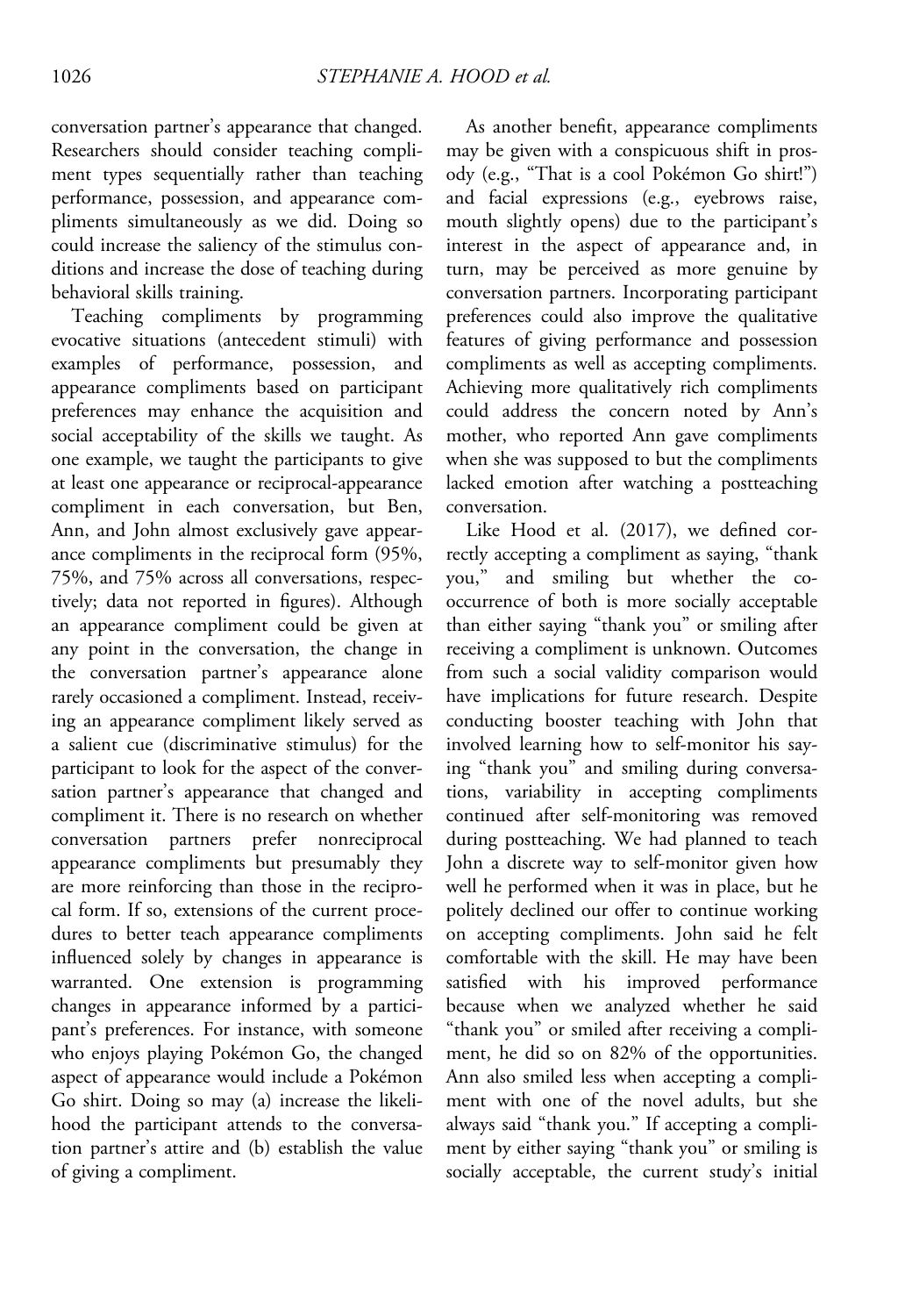teaching procedures would have been sufficient and booster teaching could have been avoided with John. In such a case, John may not have felt that the teaching procedures were redundant at times. We would also have been satisfied with Ann's moderate level of smiling during the last conversation in postteaching.

There is likely an upper limit on the number and repetition of compliments that should be given before they lose their intended effect on the conversation partner. However, the parameters of such a limit have not been studied. Moreover, the degree to which social acceptability is affected if a participant only gives compliments after receiving one is unknown. Additional normative data on the types of compliments commonly given and the conditions under which they occur would provide an updated account to Knapp et al.'s (1984) findings. In addition, normative data on the qualitative aspects of giving compliments should be obtained. Moving beyond normative data to experimentally manipulating various aspects of conversations and evaluating the effect on conversation partners' preferences may lead to the most socially valid outcomes. Learning to give compliments could be beneficial beyond conversations. Giving someone a compliment may be a useful tactic to initiate a conversation with someone unfamiliar. For example, before the start of a class, a student could compliment a classmate on their appearance to spark a conversation (e.g., "Nice shirt. Is that from Coachella this year?"). A thorough understanding of the conditions under which compliments are effective for the speaker and have the greatest impact on the listener will enhance our technology of teaching functionally relevant conversational skills.

### **REFERENCES**

Apple, A. L., Billingsley, F., & Schwartz, I. S. (2005). Effects of video modelling alone and with selfmanagement on compliment-giving behaviors of children with high-functioning ASD. Journal of Positive Behavior Interventions, 7, 33–46. [https://doi.org/](https://doi.org/10.1177/10983007050070010401) [10.1177/10983007050070010401](https://doi.org/10.1177/10983007050070010401).

- Bergstrom, R., Najdowski, A. C., Alvarado, M., & Tarbox, J. (2016). Teaching children with autism to tell socially appropriate lies. Journal of Applied Behavior Analysis, 49, 1–6. [https://doi.org/10.1002/](https://doi.org/10.1002/jaba.295) [jaba.295.](https://doi.org/10.1002/jaba.295)
- Caldarella, P., & Merrell, K. (1997). Common dimensions of social skills of children and adolescents: A taxonomy of positive behaviors. School Psychology Review, 26, 264–278.
- Constantino, J. N., Davis, S. A., Todd, R. D., Schindler, M. K., Gross, M. M., Brophy, S. L., … Reich, W. (2003). Validation of a brief quantitative measure of autistic traits: Comparison of the social responsiveness scale with the autism diagnostic interview revised. Journal of Autism and Developmental Disorders, 33, 427–433. [https://doi.org/10.1023/A:](https://doi.org/10.1023/A:1025014929212) [1025014929212.](https://doi.org/10.1023/A:1025014929212)
- Hood, S. A., Luczynski, K. C., & Mitteer, D. R. (2017). Toward meaningful outcomes in teaching conversation and greeting skills with individuals with autism spectrum disorder. Journal of Applied Behavior Analysis, 50, 459–486. [https://doi.org/10.1002/jaba.388.](https://doi.org/10.1002/jaba.388)
- Knapp, M. L., Hopper, R., & Bell, R. A. (1984). Compliments: A descriptive taxonomy. Journal of Communication, 34, 12–31. [https://doi.org/10.1111/j.1460-](https://doi.org/10.1111/j.1460-2466.1984.tb02185.x) [2466.1984.tb02185.x](https://doi.org/10.1111/j.1460-2466.1984.tb02185.x).
- Leaf, J. B., Oppenheim-Leaf, M. L., Call, N. A., Sheldon, J. B., Sherman, J. A., Taubman, M., & Leaf, R. (2012). Comparing the teaching interaction procedure to social stories for people with autism. Journal of Applied Behavior Analysis, 45, 281–298. [https://doi.org/10.1901/jaba.2012.45-281.](https://doi.org/10.1901/jaba.2012.45-281)
- Mudford, O. C., Taylor, S. A., & Martin, T. (2009). Continuous recording and interobserver agreement algorithms reported in the Journal of Applied Behavior Analysis (1995-2005). Journal of Applied Behavior Analysis, 42, 165–169. [https://doi.org/10.1901/jaba.](https://doi.org/10.1901/jaba.2009.42-165) [2009.42-165.](https://doi.org/10.1901/jaba.2009.42-165)
- Poche, C., Brouwer, R., & Swearingen, M. (1981). Teaching self-protection to young children. Journal of Applied Behavior Analysis, 14, 169–176. [https://doi.](https://doi.org/10.1901/jaba.1981.14-169) [org/10.1901/jaba.1981.14-169.](https://doi.org/10.1901/jaba.1981.14-169)
- Taubman, M. T., Leaf, R. B., McEachin, J., & Driscoll, M. (2011). Crafting connections: Contemporary applied behavior analysis for enriching the social lives of persons with autism spectrum disorder. New York, NY: DRL Books.
- Turner, R. E., & Edgley, E. (1974). On gift-bearing others: Consequences of compliments in everyday life. Free Inquiry in Creative Sociology, 2, 25–28. (retrieved from. [http://ojs.library.okstate.edu/osu/](http://ojs.library.okstate.edu/osu/index.php/FICS/) [index.php/FICS/.](http://ojs.library.okstate.edu/osu/index.php/FICS/)
- Wilhelms, R. (2012). The power of compliments: Generating positive behavior changes in freshman students. Recognizing Excellence in Business Education, 3, 61–70